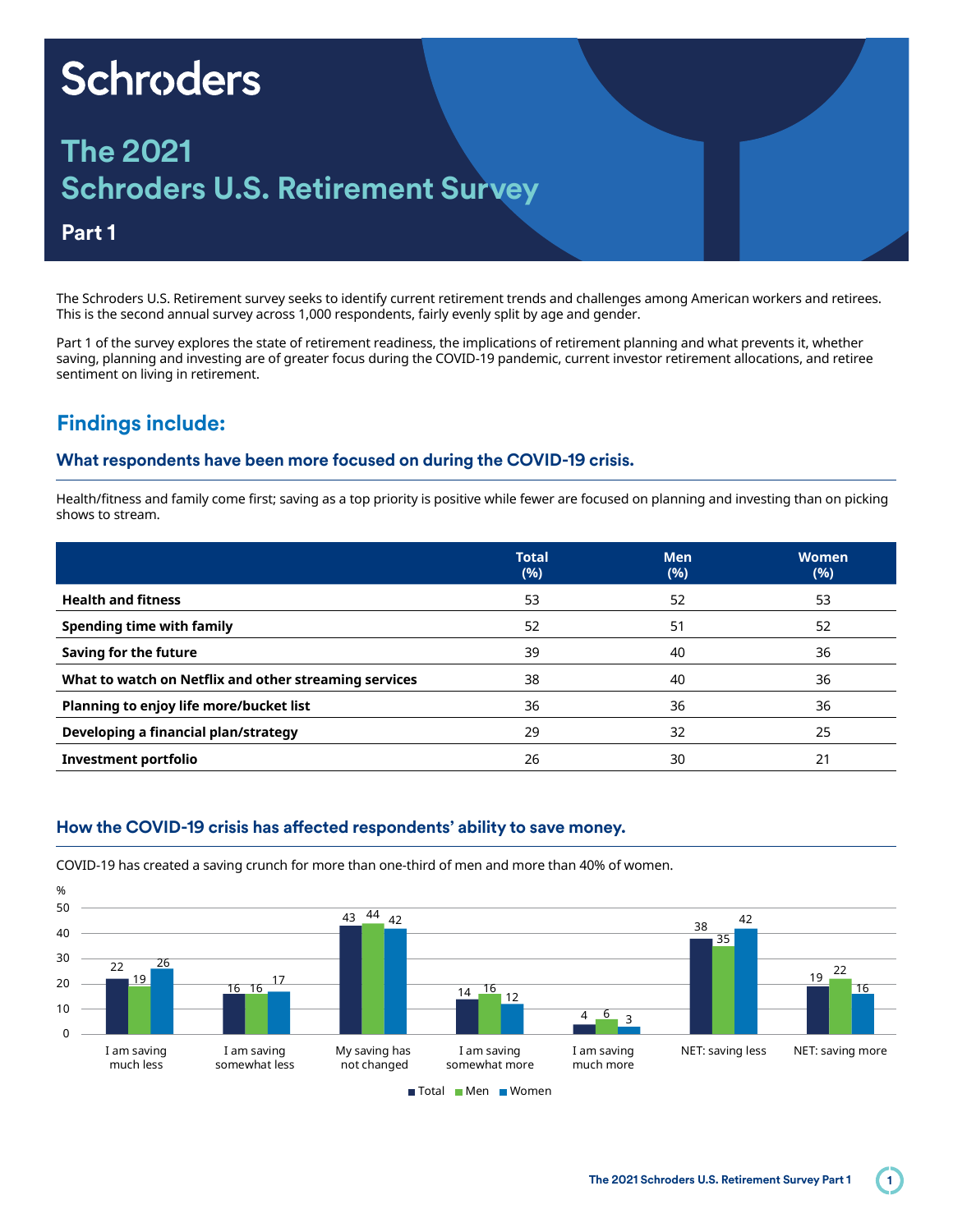#### **How non-retired respondents feel about the amount of planning and preparation they have done thus far for retirement.**

Less than 20% of those nearing or at retirement age (60-67 year-olds) feel very good and fully on track. The vast majority said they could do more, while 7% don't know.

|                                 | All not retired<br>(%) | <b>Men</b><br>(%) | <b>Women</b><br>(%) | <b>Ages 60-67</b><br>(%) |
|---------------------------------|------------------------|-------------------|---------------------|--------------------------|
| <b>Very good fully on track</b> | 27                     | 35                |                     | 18                       |
| Good but could do more          | 33                     | 34                | 30                  | 39                       |
| Not good can do a lot more      | 32                     |                   | 38                  | 36                       |
| Don't know                      |                        |                   | 16                  |                          |

#### **Have respondents nearing or at retirement age saved enough money for retirement?**

Only 26% of non-retired respondents between 60-67 years of age said "yes" while fully 60% said "no" and 14% didn't know.





#### **Why non-retired respondents plan to work in retirement.**

A combination of personal and financial reasons to keep working in retirement were cited.

|                                   | All not retired<br>(%) |
|-----------------------------------|------------------------|
| To stay busy                      | 57                     |
| <b>Because I enjoy working</b>    | 56                     |
| To cover my basic living expenses | 53                     |
| To keep active and in good health | 50                     |
| To enable the lifestyle I want    | 46                     |

#### **Do non-retired respondents plan to keep working in retirement?**

Considerable majority plan to work in retirement.

|               | <b>All not retired</b><br>(%) | 60-67<br>(%) |
|---------------|-------------------------------|--------------|
| Yes           | 62                            | 65           |
| No            | 14                            | 14           |
| <b>Unsure</b> | 24                            | 20           |

#### **How assets earmarked for retirement are allocated?**

Respondents have an abundance in cash not contributing to accumulation, including younger investors age 45-59, and nonretired near or at retirement age 60-67.

#### **Average allocations by age (%)**



Equities Cash Fixed income Target date fund Other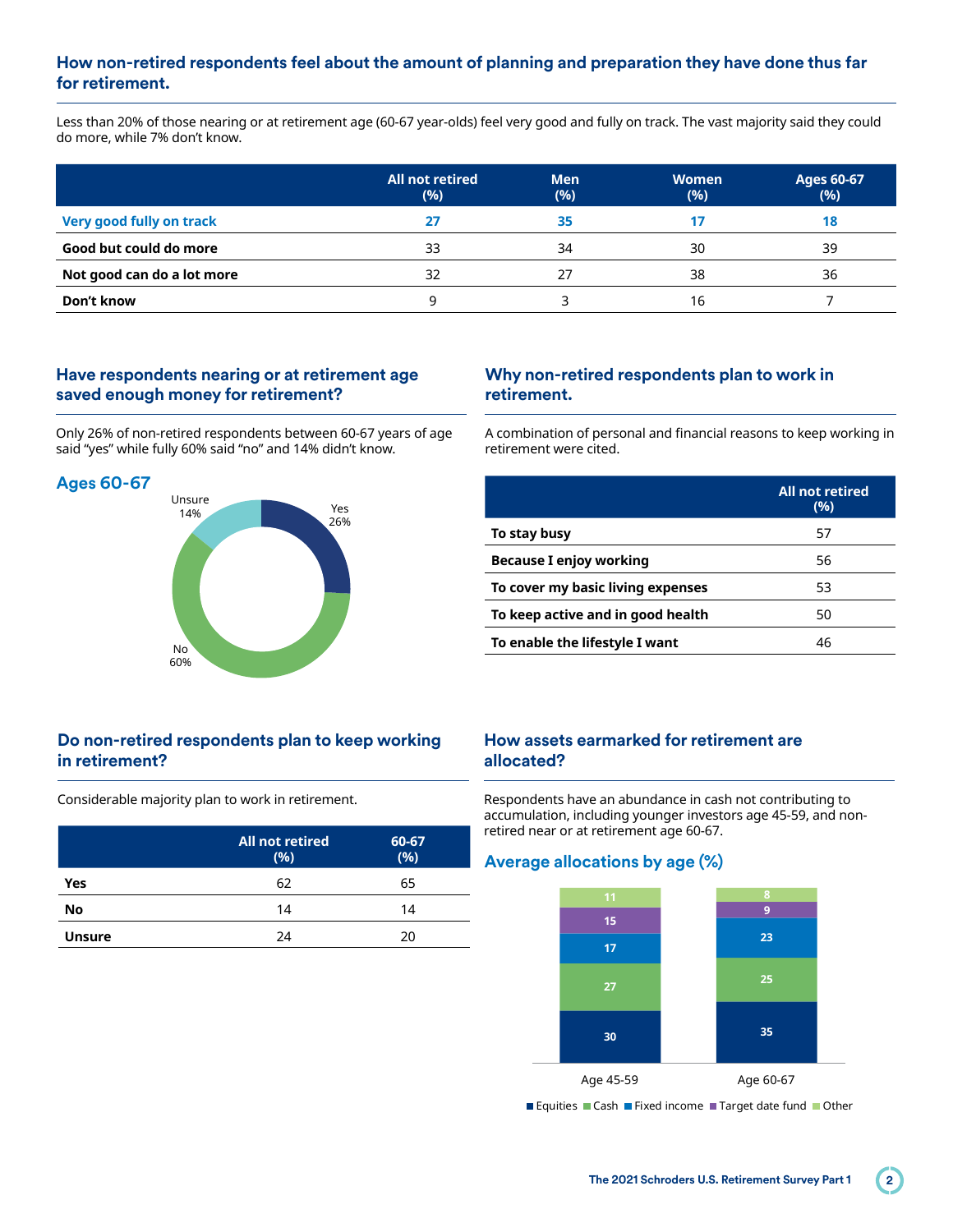#### **Respondents who did not know how their retirement assets were allocated.**

Surprisingly high percentages *had no idea* how their retirement assets were allocated including more than half of non-retired ages 60-67. Two **Two Two Two Two**



#### **The top barriers to financial/retirement planning among non-retired respondents who feel they could prepare more for retirement.**

The majority believes they need to have enough savings in order to plan for retirement.

|                                                                     | All not retired (%) |
|---------------------------------------------------------------------|---------------------|
| I don't have enough saved yet to plan for retirement                | 70                  |
| I have other financial priorities that are more important right now | 60                  |
| The future is too uncertain to plan for                             | 50                  |
| I'm not sure how to go about it                                     | 37                  |
| I don't know where to turn for help                                 | 33                  |
|                                                                     |                     |

#### **How retirees describe their financial situation in retirement.**



Less than half are comfortable or better.

#### **How retirees best describe their expenses in retirement.**

Far more women than men find expenses higher in retirement.

|                                   | <b>All retirees</b><br>(%) | <b>Men</b><br>(%) | <b>Women</b><br>(%) |
|-----------------------------------|----------------------------|-------------------|---------------------|
| A lot higher than I expected      | 10                         |                   | 13                  |
| Somewhat higher than I expected   | 23                         | 17                | 29                  |
| About what I had expected         | 55                         | 63                | 47                  |
| Somewhat less than I had expected | 9                          |                   |                     |
| A lot less than I had expected    |                            |                   |                     |
| <b>Net: Higher</b>                | 33                         | 24                | 42                  |
| Net: Lower                        | 12                         | 13                |                     |